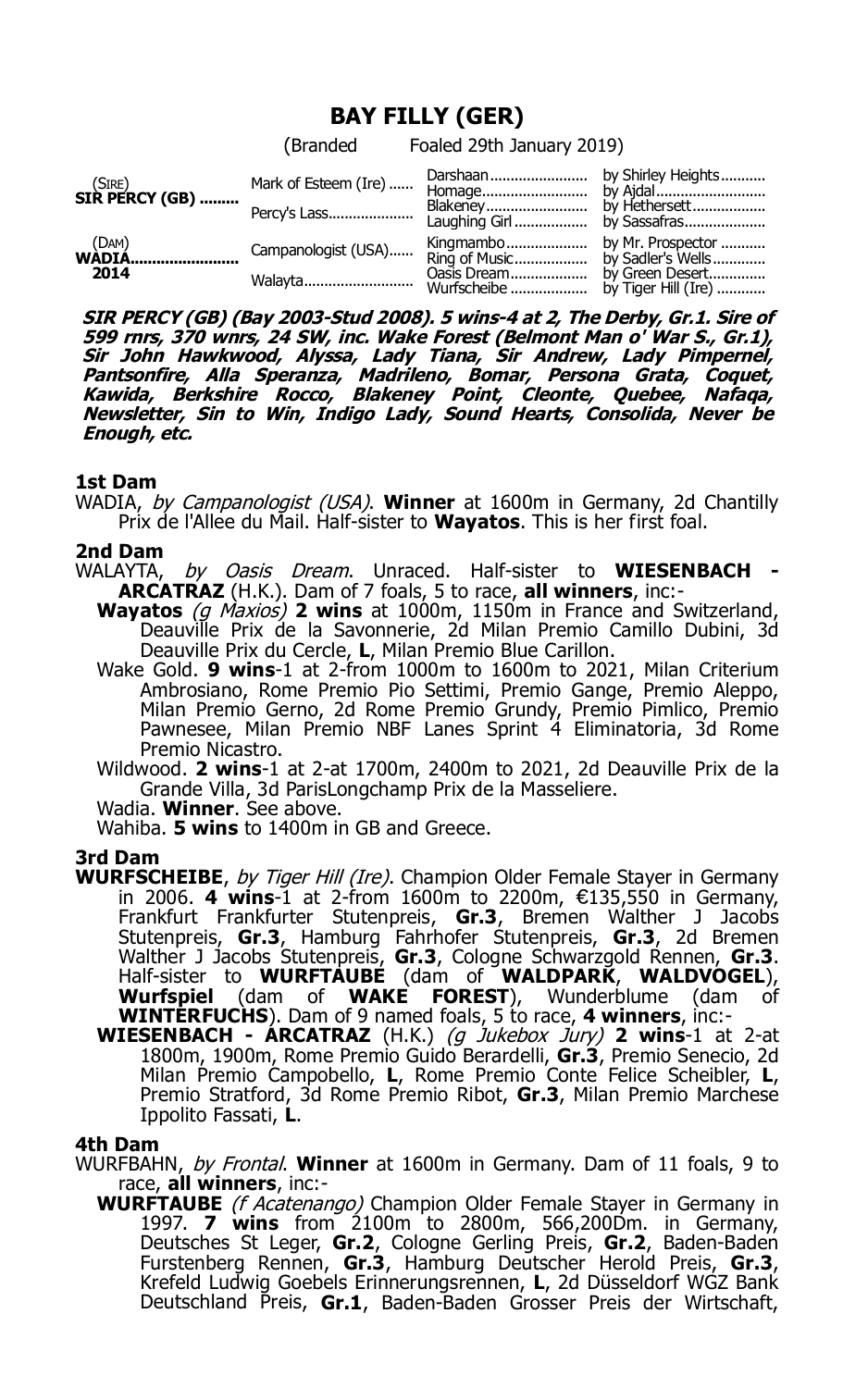**Gr.2**. Dam of 7 winners-

- **WALDPARK** (c Dubawi) **4 wins** from 1800m to 2400m, €402,380, A\$10,460 in Germany, Hamburg Deutsches Derby, **Gr.1**, Baden-Baden Iffezheimer Derby Trial, **L**, 2d Baden-Baden Grosser Preis der Badischen Unternehmer, **Gr.2**, Hamburg IDEE Hansa Preis, **Gr.2**, Baden-Baden Veuve Clicquot Cup, **L**, Hoppegarten Preis von Dahlwitz, **L**, Cologne Grand Prix Aufgalopp, **L**, 4th Rome Premio Presidente della Repubblica, **Gr.1**, Premio Roma, **Gr.1**, Cologne Preis von Europa, **Gr.1**, Munich Grosser Dallmayr Preis, **Gr.1**. Sire.
- **WALDVOGEL** (g Polish Precedent) **4 wins**-1 at 2-from 1600m to 3200m in GB and Germany, Bremen SWB Derby Trial, L, 2d Baden-Baden Betty Barclay Rennen, **Gr.3**.
- **Waldjagd** (f Observatory) **Winner** at 2100m in Germany, 2d Hoppegarten Diana Trial, **Gr.2**, Bremen Grosser Preis des Courtyard by Marriott Bremen, **L**. Dam of 5 winners-
	- **WALDBIENE** (f Intello) **2 wins** at 2000m, 2400m in 2021 in France and Germany, Baden-Baden T von Zastrow Stutenpreis, **Gr.2**, 2d Hannover Grosser Preis des Gestüts Auenquelle und Torquator Tasso, **Gr.3**, 3d Chantilly Prix du Mont Alta.
	- **URWALD** (g Le Havre) **4 wins**-1 at 2-from 1400m to 1600m to 2021, ParisLongchamp Prix du Pont Neuf, **L**, Saint-Cloud Prix Antivari.
- **Waldmark** (f Mark of Esteem) **Winner** at 2, Kempton Milcars Mini 2YO S., 2d Newmarket Falmouth S., **Gr.2**. Dam of 7 winners-
	- **MASKED MARVEL** (c Montjeu) Champion 3YO Male Stayer in GB in 2011. **4 wins**-1 at 2-from 1m to 14¾f, £392,970, A\$46,200, The St Leger, **Gr.1**, Newmarket Bahrain Trophy, **Gr.3**, Goodwood Cocked Hat S., **L**, Sandown 2YO S., 2d ATC Craven P., **Gr.3**, 3d Epsom Coronation Cup, **Gr.1**, ATC Hill S., **Gr.2**, 4th Newbury Geoffrey Freer S., **Gr.3**. Sire.
	- **WALDLERCHE** (f Monsun) **2 wins**-1 at 2-at 1600m, 2100m, Saint-Cloud Prix Penelope, **Gr.3**, Maisons-Laffitte Prix Urgence, 2d Munich Nereide Rennen, **L**, 4th Saint-Cloud Prix Cléopâtre, **Gr.3**. Dam of 5 winners-
		- WALDGEIST (c Galileo) Joint Head of the 2019 WTR. Joint Champion Older Male in Europe in 2019 (Long). Champion Older Male in France in 2019 (Int. & Long). Joint Champion Older Male in GB in 2019 (Long). **9 wins**-2 at 2-from 1600m to 2400m, £228,100, €4,416,180, US\$120,000, HK\$660,000, ParisLongchamp Prix de l'Arc de Triomphe, **Gr.1**, Grand Prix de Saint-Cloud, **Gr.1**, Criterium de Saint-Cloud, **Gr.1**, ParisLongchamp Prix Ganay, **Gr.1**, Longchamp Prix Foy, **Gr.2**-twice, Grand Prix de Chantilly, **Gr.2**, Longchamp Prix d'Hedouville, **Gr.3**, 2d Chantilly Prix du Jockey Club, Gr.1, Saint-Cloud Prix Greffulhe, Gr.2, Ascot Cumberland Lodge S., **Gr.3**, 3d Ascot King George VI & Queen Elizabeth S., **Gr.1**, Royal Ascot Prince of Wales's S., **Gr.1**.
		- **WALDLIED** (*f New Approach*) **2 wins** at 2400m,  $€105,100$ , Saint-Cloud Prix de Malleret, **Gr.2**, Prix Astronomie, 2d Chantilly Prix de Royaumont, **Gr.3**.
		- **WALDKONIG** (c Kingman) **3 wins**-1 at 2-from 8<sup>3</sup>/4 to 1<sup>1</sup>/4m to 2021, Sandown Gordon Richards S., **Gr.3**, 3d Newmarket S., **L**.
	- **WALDNAH** (f New Approach) **2 wins** at 1400m, 1600m in GB and Germany, Munich Dallmayr Coupe Lukull, **L**, 3d Baden-Baden Iffezheimer Diana Trial, **L**. Producer.
	- Gifted Icon. **Winner** at 2000m. Dam of 3 winners-
		- Waldfest. **Winner** at 2750m, 3d Deauville Prix La Gazette. Dam of-
			- **VAUBAN** (g Galiway) **3 wins** from 2200m to 3200m, €121,300, to 2022, Vichy Prix Frederic de Lagrange, **L**, Leopardstown Juvenile Hurdle.
	- Bright Beacon. Placed at 3 in GB. Dam of 3 winners-
	- **AL DABARAN** (g Dubawi) **2 wins** at 2, Ascot Pat Eddery S., **L**, 3d Royal Ascot Queen's Vase, **Gr.2**.

Waldbeere. Unraced. Dam of 5 winners-

**WIESENPFAD** (c Waky Nao) 9 wins from 1600m to 2000m, €253,230